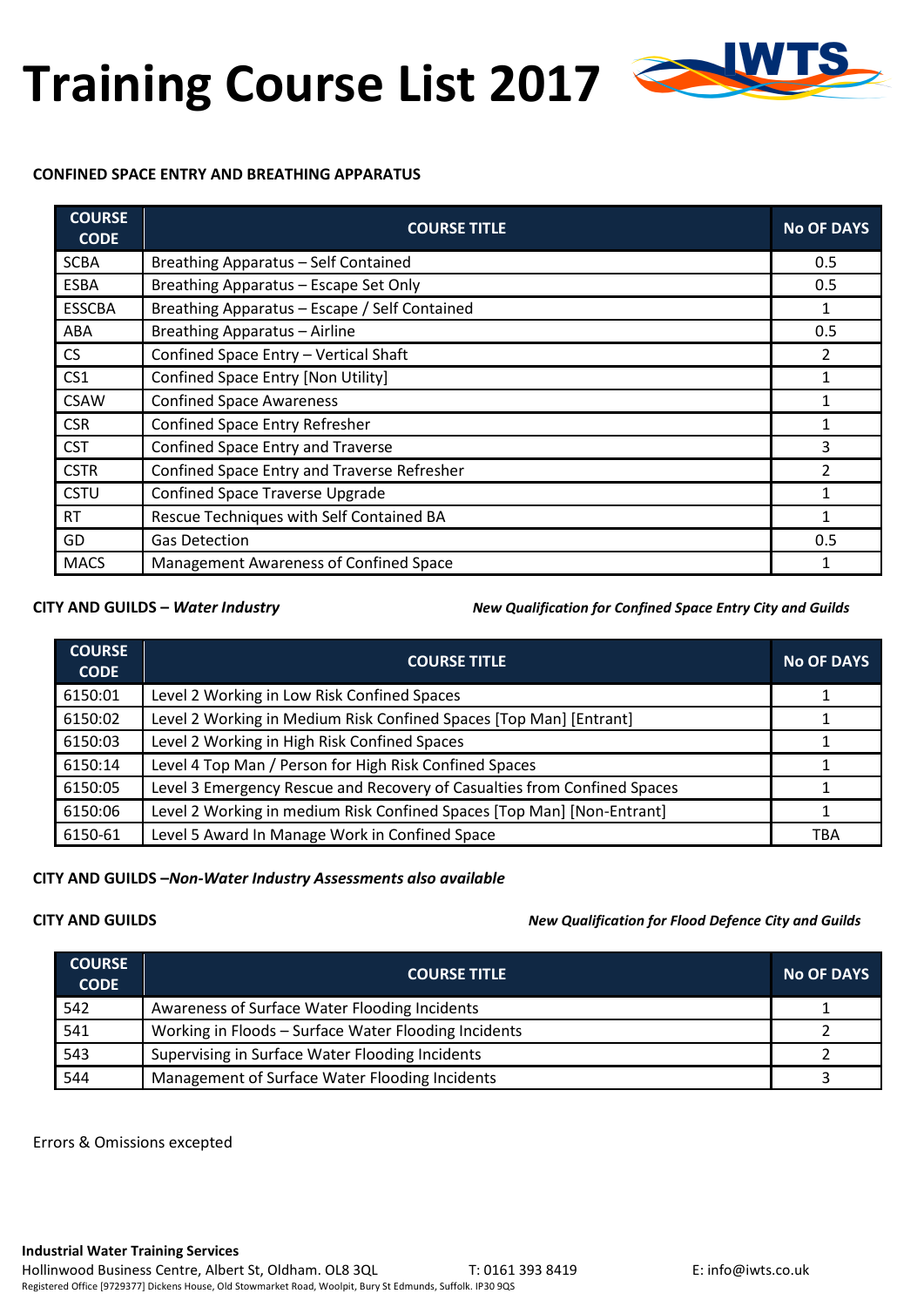## **Training Course List 2017**

## **MANAGEMENT COURSES**

| <b>COURSE</b><br><b>CODE</b> | <b>COURSE TITLE</b>                                           | <b>No OF DAYS</b> |
|------------------------------|---------------------------------------------------------------|-------------------|
| AA                           | <b>Asbestos Awareness</b>                                     | 0.5               |
| <b>PUWER</b>                 | Provision and Use of Work Equipment Regulations               |                   |
| <b>SSSTS</b>                 | <b>CSkills Site Supervisors Safety Training Scheme</b>        |                   |
| <b>SSSTSR</b>                | CSkills Site Supervisors Safety Training Scheme Refresher     |                   |
| <b>SMSTS</b>                 | <b>CSkills Site Managers Safety Training Scheme</b>           |                   |
| <b>SMSTSR</b>                | <b>CSkills Site Managers Safety Training Scheme Refresher</b> |                   |
| <b>ABC</b>                   | <b>CSkills Achieving Behavioural Change</b>                   |                   |
| <b>HSA</b>                   | <b>CSkills Health &amp; Safety Awareness</b>                  |                   |
| <b>DRHS</b>                  | <b>CSkills Directors Role in Health and Safety</b>            |                   |

#### **WORKING AT HEIGHTS**

| <b>COURSE</b><br><b>CODE</b> | <b>COURSE TITLE</b>                                                                 | <b>No OF DAYS</b> |
|------------------------------|-------------------------------------------------------------------------------------|-------------------|
| WH                           | Working at Heights                                                                  |                   |
| <b>WHLS</b>                  | Working at Heights / Ladder Safety                                                  |                   |
| <b>MAWH</b>                  | Management Awareness of Working at Heights                                          |                   |
| 6144-31                      | Level 3 Award In Understanding Planning, Supervising and Managing Working at Height | TBA               |

#### **HEALTH AND SAFETY COURSES**

| <b>COURSE</b><br><b>CODE</b> | <b>COURSE TITLE</b>                                           | <b>No OF DAYS</b> |
|------------------------------|---------------------------------------------------------------|-------------------|
| AW                           | <b>Abrasive Wheels</b>                                        | 0.5               |
| <b>AWP</b>                   | Abrasive Wheels with Practical Assessment                     |                   |
| <b>AWMH</b>                  | Abrasive Wheels & Manual Handling                             |                   |
| <b>IFPE</b>                  | Competency Inspection of Fall Protection Equipment            | 1                 |
| <b>CIHL</b>                  | Competency Inspection of Harnesses and Lanyards               | 1                 |
| <b>EFAW</b>                  | Emergency First Aid at Work [Qualsafe Award - YSK Management] | 1                 |
| FE.                          | Fire Extinguisher                                             | 0.5               |
| FM.                          | <b>Fire Marshall</b>                                          |                   |
| <b>HSA</b>                   | <b>Health and Safety Awareness</b>                            | $\mathbf{1}$      |
| LS.                          | Ladder Safety                                                 | 0.5               |
| MH                           | <b>Manual Handling</b>                                        | 0.5               |
| <b>NA</b>                    | Noise Awareness                                               | 0.5               |
| <b>RA</b>                    | <b>Risk Assessment</b>                                        | 1                 |
| <b>SUHL</b>                  | Safe Use of Harness and Lanyards                              | 0.5               |
| <b>TBVM</b>                  | Traffic Banksman / Vehicle Marshalling                        | 0.5               |